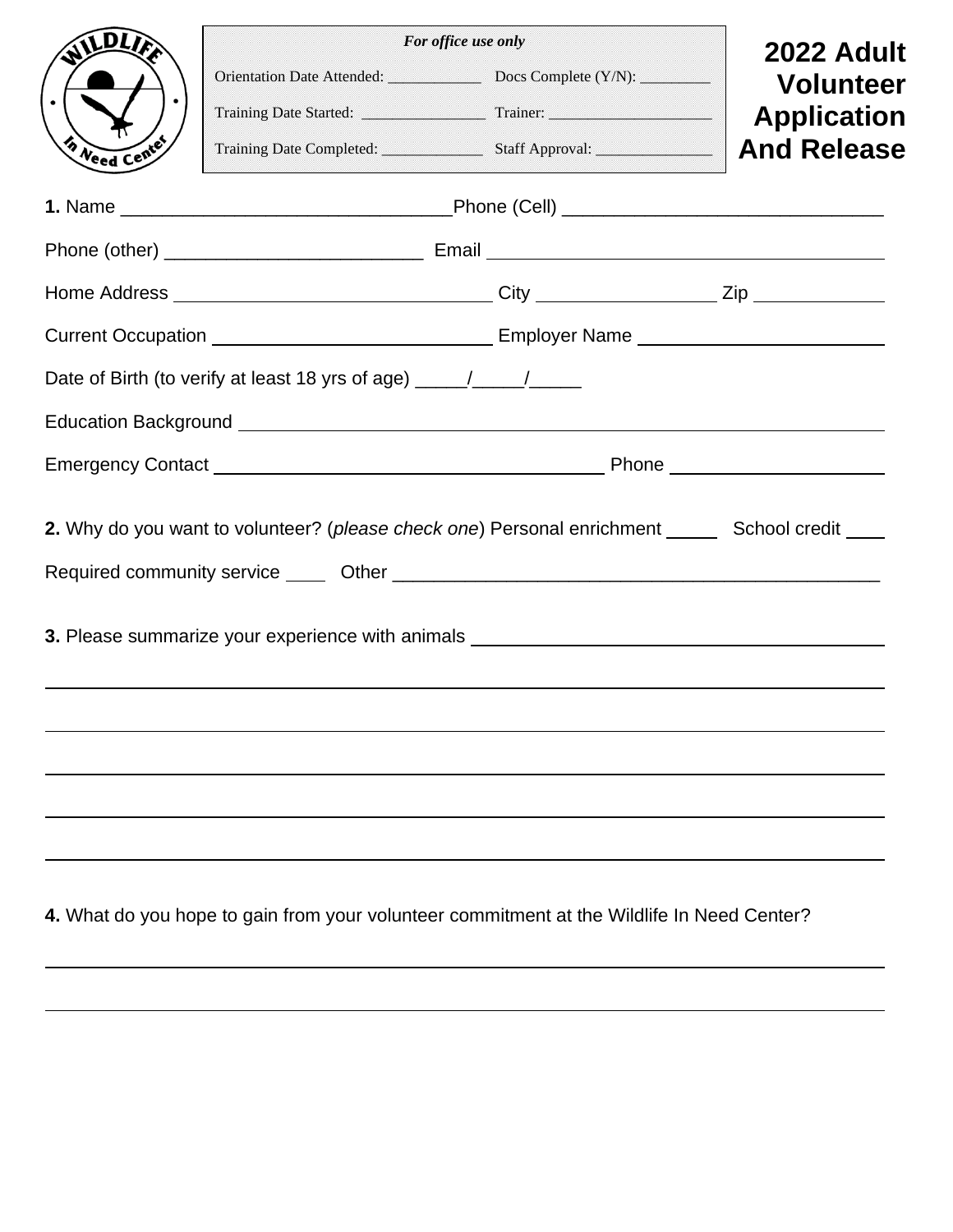**5.** In which areas are you interested in volunteering (*please check all that apply*):

Animal Care **Contact Care** Contice **Contact Contact Contact Contact Contact Contact Contact Contact Contact Conta** 

*\*please note that you must volunteer in Animal Care or the Office for minimum of 3 months prior to volunteering in the Education Department* 

**6.** Do you have any limitations involving allergies, reading, bending, kneeling, climbing stairs, standing for extended time, lifting 40 lbs., etc.

No Yes **No Yes** Research **No Yes** Research **No Yes** Research **No Yes** Research **No Yes** Research **No Yes** Research **No Yes** Research **No Yes** Research **No Yes** Research **No Yes** Research **No Yes** Research **No Yes** Research

**7.** Have you been convicted of a misdemeanor or felony in the last 7 years? No \_\_Yes \_\_ (Conviction may not necessarily disqualify you from volunteering. We may conduct a background check, and if you do not provide complete and truthful information, you could be rejected or terminated.) If yes, please explain

**8. PLEASE NOTE: Safety is our number one priority for staff and volunteers. Due to certain risks inherent in handling animals, personal health insurance coverage is required to volunteer at the Wildlife In Need Center.** 

**Do you have personal health coverage? YES \_\_\_\_\_\_ NO \_\_\_\_\_\_**

| <b>9.</b> How did you hear about us? Newspaper _____ | Friend/Volunteer                                                                                                                                                                                                               |  |
|------------------------------------------------------|--------------------------------------------------------------------------------------------------------------------------------------------------------------------------------------------------------------------------------|--|
| Our TRACKS newsletter Our Web site                   | Media story and the story and the state of the story and the story and the state of the state of the state of the state of the state of the state of the state of the state of the state of the state of the state of the stat |  |
| Volunteer Center of Waukesha                         | At our education programs                                                                                                                                                                                                      |  |
| Other                                                |                                                                                                                                                                                                                                |  |

**10**. When is your availability to volunteer for a shift (please note hours change depending on season)?

- *Morning shift (9am-1pm fall, winter, spring; 8:30am-1pm summer)*
- *Afternoon shift (1:30pm-5:30pm fall, winter, spring; 1pm-5:30pm summer)*
- *Evening shift (summer only; 5:30pm-9:30pm)*

Please indicate top 3 choices.

Day of week (S,M,T,W,TH,F,SA) Shift (morning, afternoon, evening-summer only) 1.

| - |  |
|---|--|
|   |  |
| ີ |  |